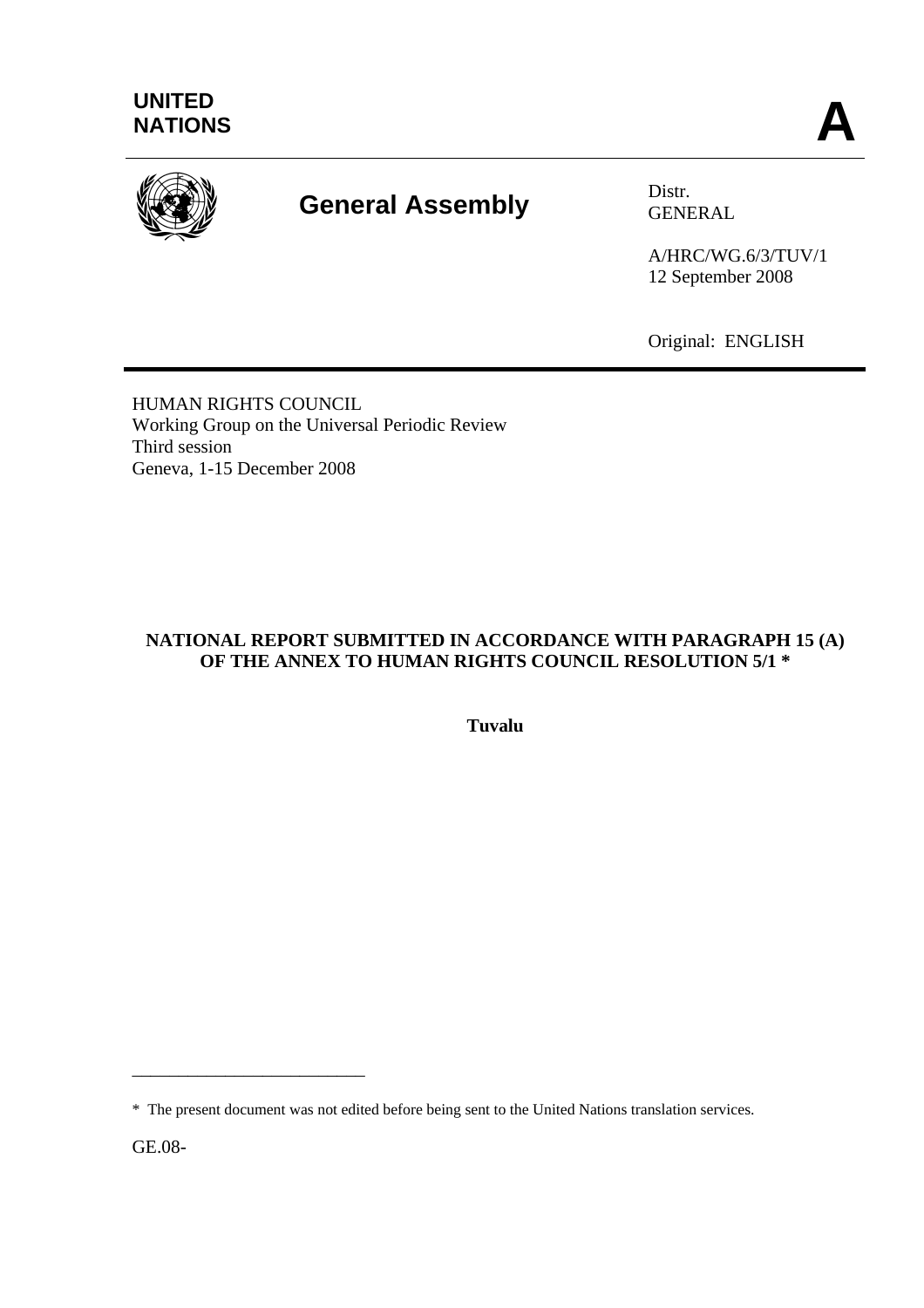## **I. METHODOLOGY AND CONSULTATION**

1. Pursuant to resolution 5/1 adopted by the Human Rights Council on 18 June 2006 Tuvalu was randomly selected in 2007 to be one of the countries to prepare and present its national report for the Universal Periodic Review (UPR) by the Human Rights Council of the United Nations in December 2008.

2. In response to this decision, the Department of Foreign Affairs and Labour in consultation with the Office of the Prime Minister and under the guidance of the Government appointed UPR National Task Force, was charged with the responsibility of initiating and coordinating consultations among government stakeholders and the civil society for the Tuvalu national report for the Universal Periodic Review. This national report was written based on the general guidelines adopted by the Human Rights Council in its resolution 5/1 on 18 June 2006. The report considers basic human rights and fundamental freedoms and the vulnerable sectors of the Tuvalu society, and also reviews the human rights implications of the adverse impacts of climate change in particular sea level rise.

3. Consultations took place within severe capacity constraints. With the assistance from the United Nations Human Rights Office for the Pacific Region based in Fiji, and close consultations with the Office of the Attorney General, the Department of Foreign Affairs and Labour was able to initiate consultations and prepare the national report.

4. There are more than 45 non-governmental organizations in Tuvalu and not all are aware of the Universal Periodic Review. Consultations were carried out between government stakeholders and the civil society in order to brief them on what the UPR is all about and what human rights issues are for Tuvalu. Briefings and consultations were also done and undertaken within government ministries and departments.

5. This report is intended initially to set out a brief overview of the legal obligations of Tuvalu in the field of human rights at the national and international level. The content of this report was formulate to tune with our commitment to achieve the United Nations Millennium Development Goals and those under various United Nations and international and regional sustainable development agendas and the Tuvalu national strategy for sustainable development (NSSD), "*Te Kakeega II*", vision.

6. The protection of fundamental rights and freedoms is subject to certain qualifications and limitations. Most notably, the Bill of Rights under the Constitution contains a provision which allows limitations or restrictions on the exercise of rights and freedoms if the limitation is aimed at a practice which "is divisive, unsettling or offensive to the people, or directly threatens Tuvaluan values and culture."

# **II. BACKGROUND INFORMATION ON TUVALU**

## **A. Overview**

7. Tuvalu, formerly known as the Ellice Islands, is an island nation made up predominantly of Polynesian race, located in the Pacific Ocean midway between Hawaii and Australia. Its nearest neighbours are Kiribati to the north, Samoa to south east and Fiji immediately to the south. Comprising four reef islands and five atolls with a gross land area of just 26 square kilometres (10 sq mi), it is of the most densely populated independent country in the world. It is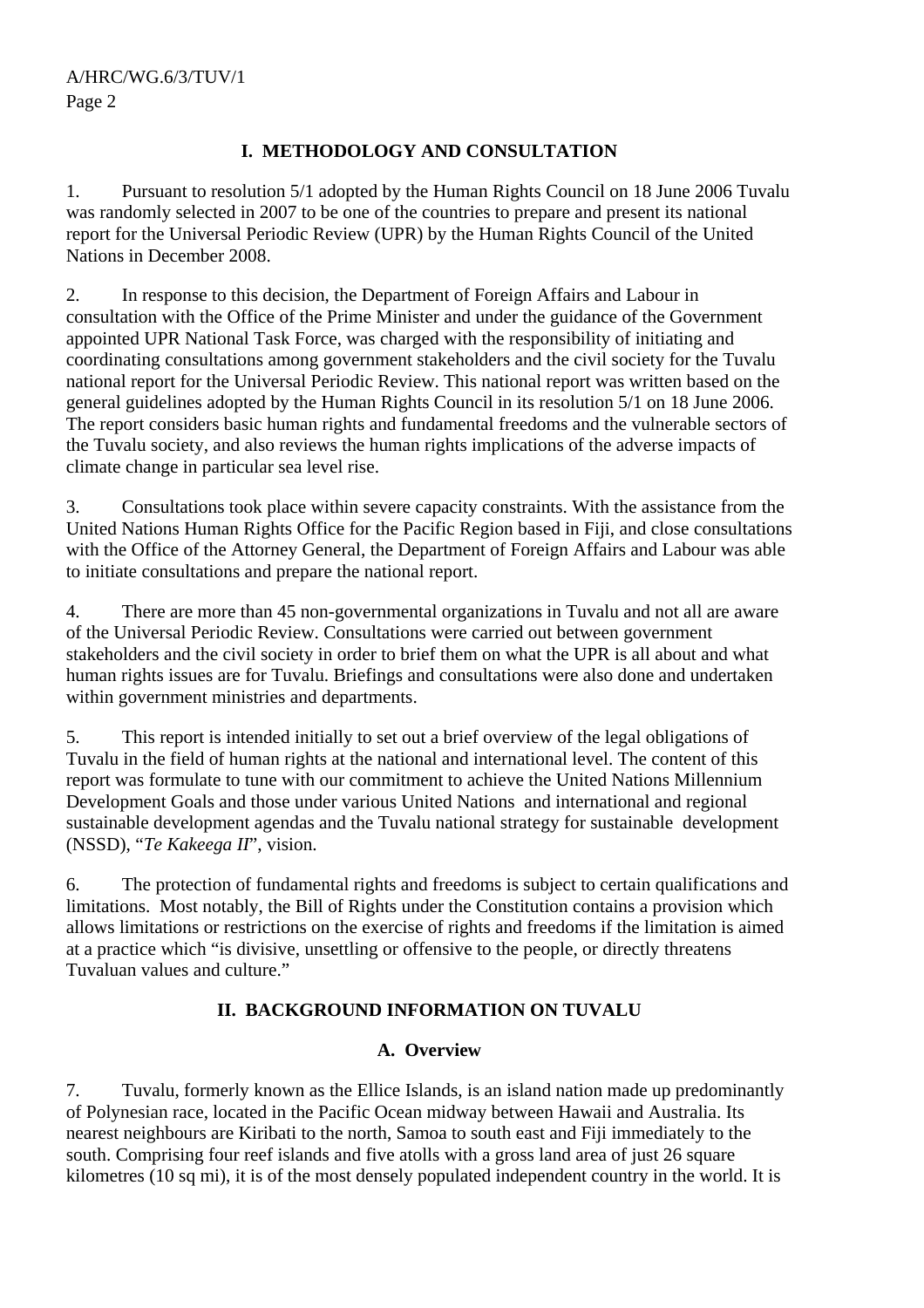also the second-smallest member by population of the United Nations. However, Tuvalu has a vast Exclusive Economic Zone (EEZ) of almost 900,000 square kilometers.

8. The islands came under Britain's sphere of influence in the late 19th century. The Ellice Islands were administered by Britain as part of a protectorate from 1892 to 1916 and as part of the Gilbert and Ellice Islands Colony from 1916 to 1974. In 1974 the Ellice Islanders voted for separate British dependency status as Tuvalu, separating from the Gilbert Islands, and eventually becoming independent on 1 October 1978.

# **B. Government**

9. Tuvalu is a constitutional monarchy with Queen Elizabeth II as Queen and Head of State of Tuvalu. She is represented in Tuvalu by the Governor General, who is appointed upon the advice of the Prime Minister.

10. The Parliament, or *Te Fale o Palamene*, is the supreme legislative body of the country. Based on the Westminster model, it has 15 members elected every four years from eight constituencies.

11. The Prime Minister is selected from the members of the Parliament and the Prime Minister is the head of the Executive arm of the Government. The Cabinet is appointed by the Governor General on the advice of the Prime Minister. There are no formal political parties and election campaigns are largely done on the basis of personal/family ties and reputation.

12. Tuvalu has no regular military forces, and spends no money on the military. Its police force includes a Maritime Surveillance Unit for search and rescue missions and surveillance operations.

## **C. The constitution**

13. The Constitution is the supreme and basic law of the country that provide the general framework and principles by which Tuvalu is governed. The Constitution provides for the establishment of the three major branches of the government-the Executive, Judiciary and the Legislature.

14. The Prime Minister is the Head of the Executive Arm of the Government, selected from and by the members of the Parliament. There are nine members of the Executive, who also made up cabinet and are responsible for the overall governing and administering the welfare of the state.

15. The Legislature Arm or *Fale ote Palamene* is the only law making body in Tuvalu. It is made up of 15 members elected from the eight islands of Tuvalu. There are no formal political parties in the House of Parliament and members are elected every four years. Voters are Tuvaluan citizens at and above the age of 18.

16. The Constitution also provides for the Judicial Arm of the Government. It includes:

- (a) The Sovereign in Council;
- (b) The Court of Appeal;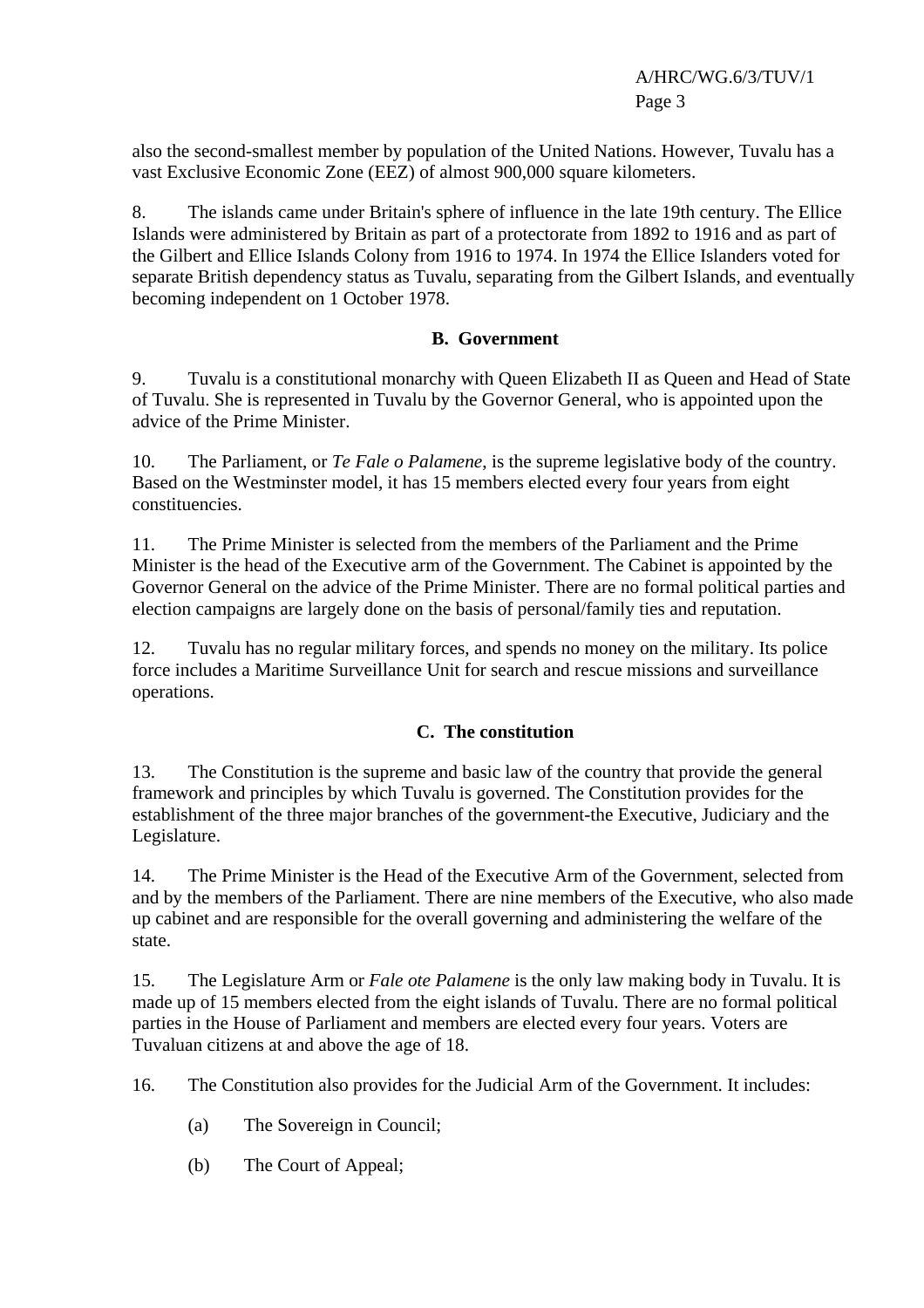- (c) The High Court;
- (d) Magistrate Courts;

(e) Island Courts, Lands Court and other tribunals as provided for by Acts of Parliament.

17. The High Court has unlimited jurisdiction including jurisdiction to interpret and determined question arising under the Constitution while the subordinate courts have limited jurisdiction provided for by each founding Act.

#### **D. Legal system**

18. The Constitution is the Supreme law of the land. It is followed by Acts of the Parliament, English common law and equity, Pre-Independence British Imperial Act before 1961 and customary laws of Tuvalu are all parts of the laws of Tuvalu. Customary laws normally used in the determination of titles to land, civil and criminal proceeding in Magistrate's court, provided that these customs are not repugnant to natural justice, equity and conscience or not inconsistent with any Acts. Customary law also applied in civil and a criminal proceeding in all courts except that is inconsistent with the *Constitution* or any Acts.

19. The normative framework for the protection of human rights consists of the Constitution of Tuvalu, Acts of Parliament, court decisions or jurisprudence and customs and traditional practices.

## **E. Official languages**

20. Tuvaluan and English.

## **F. Population**

21. According to the last official census in November 2002, the total population for Tuvalu was 9,359 on 9 inhabited islands. The population on the capital island, Funafuti, was 3,962 while the population on the other islands was 5,397. Tuvalu has a young population with a median age of 24 years. The population growth rate is 0.6 per cent per annum. [Net migration is -1.1 per cent per annum].

#### **G. Human development progress indices**

22. With a Human Development Index (HDI) of 0.583, the 1999 Pacific Human Development Report (PHDR) ranked Tuvalu sixth (down from third in 1994) amongst the PDMCs. This index and ranking was calculated from a composite measure of life expectancy at birth of 67 years, an adult literacy rate of 95 per cent, a combined gross enrollment ratio of 74 per cent and real GDP per capita of (PPP) of US\$1,157 (UNDP 1999). Although GDP is the accepted indicator, in Tuvalu's case it might be more appropriate to consider GNP as the latter takes into account the sizeable returns from fishing licenses, seafarers remittances and investment income. Using the GNP measure instead of GDP would likely improve Tuvalu's HDI ranking.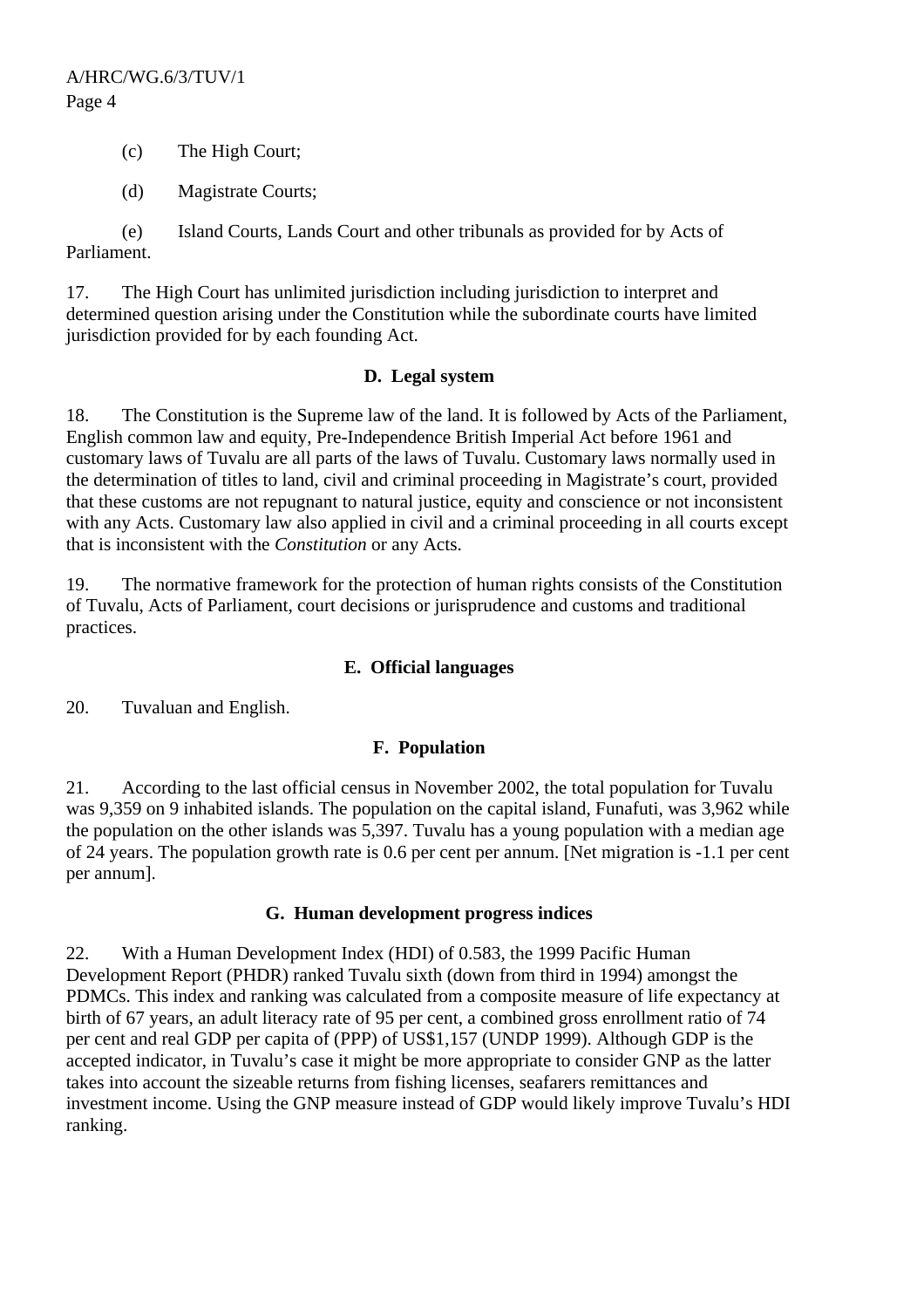## **H. Human poverty index**

23. With a Human Poverty Index (HPI) of 7.3, Tuvalu ranked third in terms of poverty among the 12 PDMCs. This index and ranking reflects a composite of: people not expected to survive to age 40 (10 per cent); illiterate adults (5 per cent); underweight children under 5 years (nil); and people without access to safe water (15 per cent) or health services (nil). The higher ranking of Tuvalu in the HPI compared to the HDI largely reflects the generally sound indicators of access to all essential human needs.

#### **I. Gross domestic product**

24. In 2002 Tuvalu recorded AU\$27.5 million. Its GDP per capita is AU\$2,872 the main portion of which includes overseas development assistance (ODA). Most of the food products are imported from Australia, New Zealand and Fiji. Tuvalu's economy depends mostly on fishing licenses, stamps and remittances from seafarers working on merchants and chemical ships overseas.

#### **J. Legislative and policy measures**

25. The protection of fundamental rights and freedoms under the Constitution is subject to certain qualifications and limitations. Most notably, a provision which allows limitations or restrictions on the exercise of rights and freedoms if the limitation is aimed at a practice which "*is divisive, unsettling or offensive to the people, or directly threatens Tuvaluan values and culture.*" However, any action taken by the Government, or any law or act done under a law which restricts rights and freedoms otherwise protected under the Constitution must "*reasonable and justifiable within a democratic society*."

26. The High Court is given jurisdiction to determine questions arising under the Bill of Rights, and is empowered to grant a wide range of remedies in order to enforce the protection of fundamental rights and freedoms. Constitutional redress (monetary compensation) is one remedy that may be sought by an individual aggrieved by an alleged violation of the Bill of Rights; where justified, the Court's order may also include administrative law remedies such as declarations or injunction orders.

27. Tuvalu's customary law is also afforded recognition within the Tuvaluan legal framework. Certain aspects of customary law operate to protect human rights principles; for example, customary land law operates to ensure no family member will suffer aspects of customary law which would today be seen as a violation of human rights principles are no longer utilized or enforced: banishment from one's home island by sending the offender adrift in a canoe, for instance, has not been applied in Tuvalu for many decades.

28. There is a specific National Strategic Plan for responding to STI/HIV/AIDS (2001-2005) policy currently in practice and the Government is currently working on the second National Strategic Plan for 2006-2010.

#### **K. International commitments**

29. Tuvalu adheres to the United Nations Charter and the Universal Declaration on Human Rights. It has therefore ratified two international human rights treaties: The Convention on the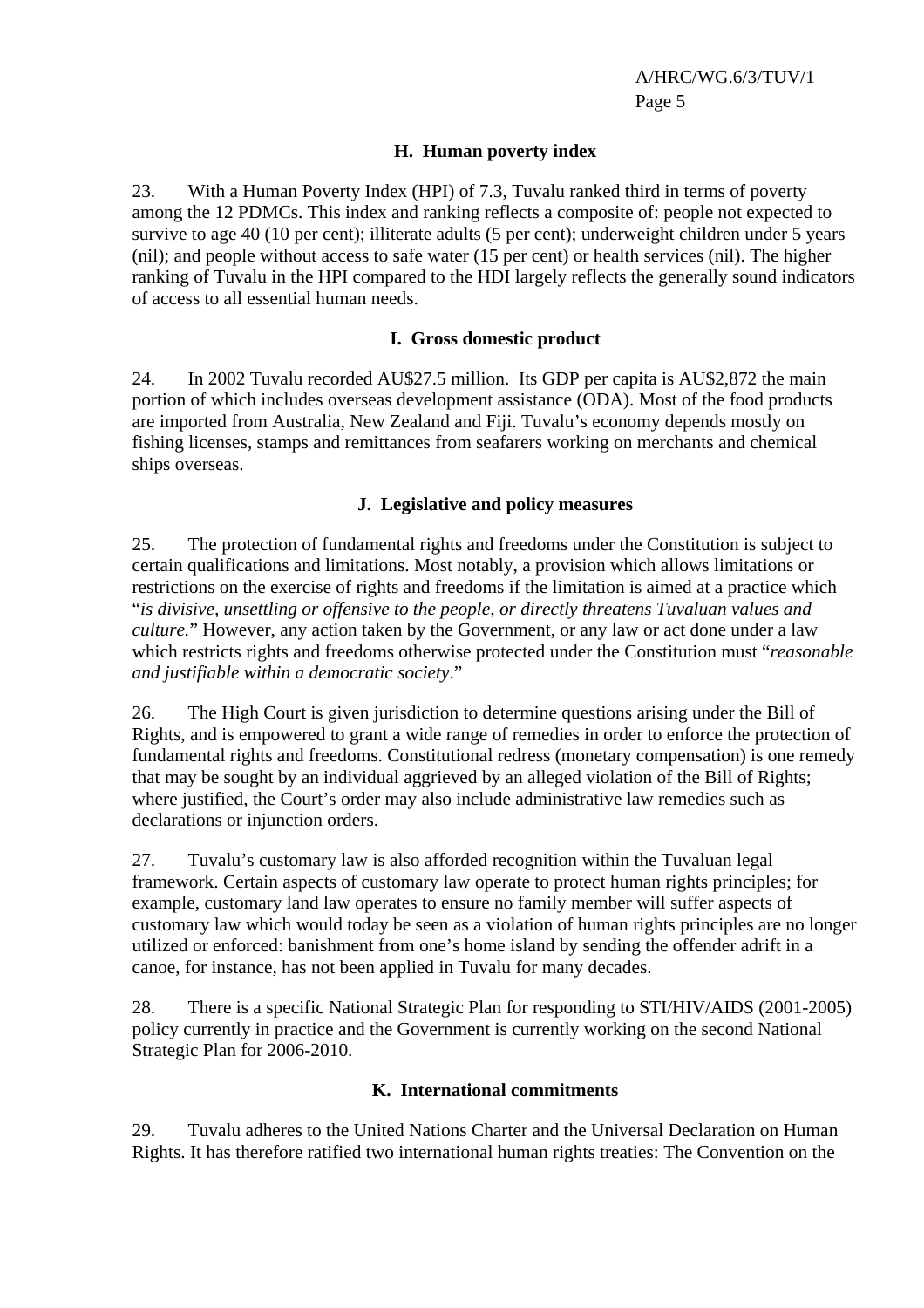Elimination of all forms of Discrimination Against Women (CEDAW) and the Convention on the Rights of the Child (CRC).

30. International treaties ratified by Tuvalu are accordingly incorporated into domestic laws. However, there are serious issues of capacity in Tuvalu to fulfill the requirement of international treaties, and to ensure consistency of domestic laws. Where the construction of a written law is open to more than one interpretation, an interpretation which is consistent with Tuvalu's international obligations will be preferred.

31. There is no human rights institution in Tuvalu and there is a hope that the international community will consider providing technical assistance in this area.

32. Tuvalu became a member of the Commonwealth in 2000, immediately following its joining the United Nations as the  $39<sup>th</sup>$  member. Tuvalu is also a founding member of the Pacific Islands Forum and a member to several regional organizations such as the Secretariat of the Pacific Community (SPC), Secretariat of the Pacific Regional Environmental Programme (SPREP), and Secretariat of the Pacific Geoscience Commission (SOPAC).

# **III. PROMOTION AND PROTECTION OF HUMAN RIGHTS**

# **A. The constitution**

33. The Constitution as the Supreme Law of the State provides the Bill of Rights, which guarantees protection of certain fundamental rights and freedoms and articles on the accountability and establishment of public officers, citizenship, suffrage, national economy and finance. Among the rights that are protected are the right to life and liberty; security for person, freedom of belief, expression and association; and freedom from discrimination or specified grounds. Of notable absence in the freedom from discrimination provisions is any protect from discrimination on the basis of gender.

34. The Constitution also provides for the use of international conventions, declarations, recommendations and judicial decisions concerning human rights as one of the factors the Court may regard in determining whether the law or act is reasonably justifiable in a democratic society that has proper respect for human rights and dignity.

# **B. Legislation**

35. There are also examples of domestic legislation which operate human rights in a specific field. The Education Ordinance, for instance, provide pupils with the right not to take part in religious education or ceremonies (section 19) at a public school. The Criminal Procedure Code sets our various protections against arbitrary arrest and intrusion into one's private home. The Native Land Code (essentially a codification of customary land laws) provides individuals with the right to not arbitrarily deprived of their family land inheritance.

# **C. The judiciary and fair trial rights**

36. Tuvalu is committed to the rule of law and administration of justice among those who take refuge under the law. The Constitution guarantees the protection of the people by the law and equality of everyone before the law. Among some of these protection include, a person charged with an offence should be given fair hearing within reasonable time by an independent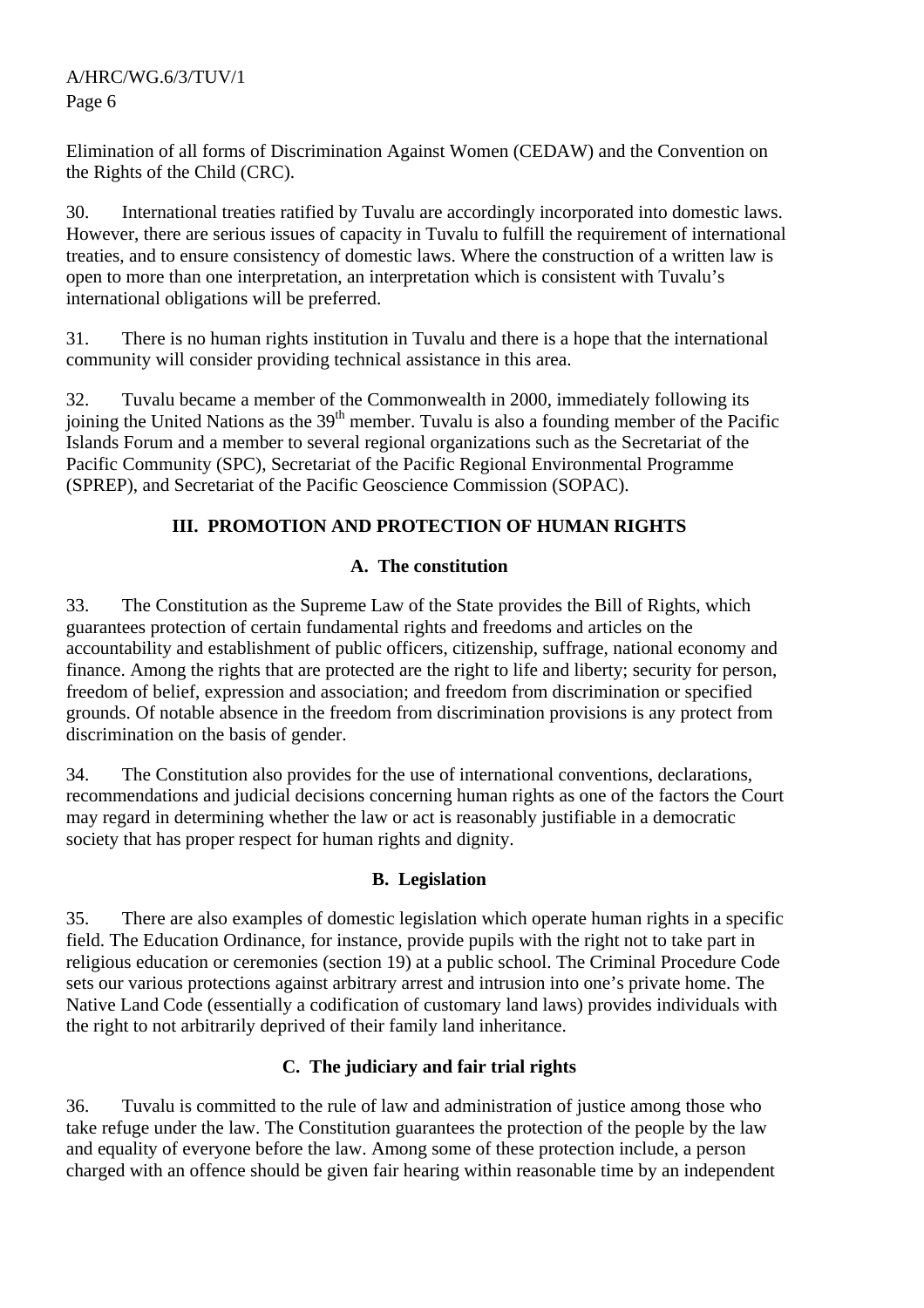and impartial court of law. Such person charged with an offence is presume innocent until proven guilt, shall be informed in the language he understands well, should be given adequate time to defend himself.

#### **D. Voluntary commitments**

#### **1. Free health service**

37. People have free access to health and medical services that are provided by government. For serious cases where treatment is not available, patients are referred to Fiji and New Zealand for treatment, funded by government.

#### **2. Compulsory and free education**

38. The Educational (Compulsory Education) Order 1984 stipulates in its section 3 (1) that a child who is of school age, being the period (a) commencing at the beginning of the school year during which he or she reaches the age of (seven) years; and (b) ending at the end of the school year during which he or she reaches the age of fifteen years.

39. Section 3 (1) (a) of the Compulsory Order 1984 had been amended and now reads "commencing at the beginning of the school year during which he or she reaches the age of six years." Education is therefore compulsory for all children aged 6 to 15 years old.

#### **E. Public awareness of human rights**

40. There is no dedicated Human Rights body in Tuvalu. Tuvalu National Council of Women (TNCW)'s Legal Rights Training Officer (supported by RRRT) and the Office of the People's Lawyer receive the bulk of enquiries from the public relating to enforcement and protection of human rights. Training on human rights is conducted on an ad hoc basis by NGOs targeting specific audiences. One such workshop has been conducted by the People's Lawyer's Office in the last 12 months.

41. Youth groups are running their own programmes and workshops on human rights as most of the young generation do not understand their rights and overall, the concept of human rights.

#### **IV. IDENTIFICATION OF ACHIEVEMENTS, BEST PRACTICES, CHALLENGES AND CONSTRAINTS**

## **A. Challenges**

#### **1. Effect of climate change**

42. Given the constitutional rights and protection of Tuvaluan citizens' lives, and that climate change is an effect caused by human activities, $<sup>1</sup>$  $<sup>1</sup>$  $<sup>1</sup>$  the demise of human life of Tuvaluans due to</sup> adverse impacts of climate change and sea level rise is considered as illegal acts against such persons. It cannot be considered as falling within the ambit of death due to "acts of god" like victims of *tsunami,* strong winds, earthquakes and volcanic eruptions.

<span id="page-6-0"></span><sup>&</sup>lt;sup>1</sup> United Nations Framework Convention on Climate Change.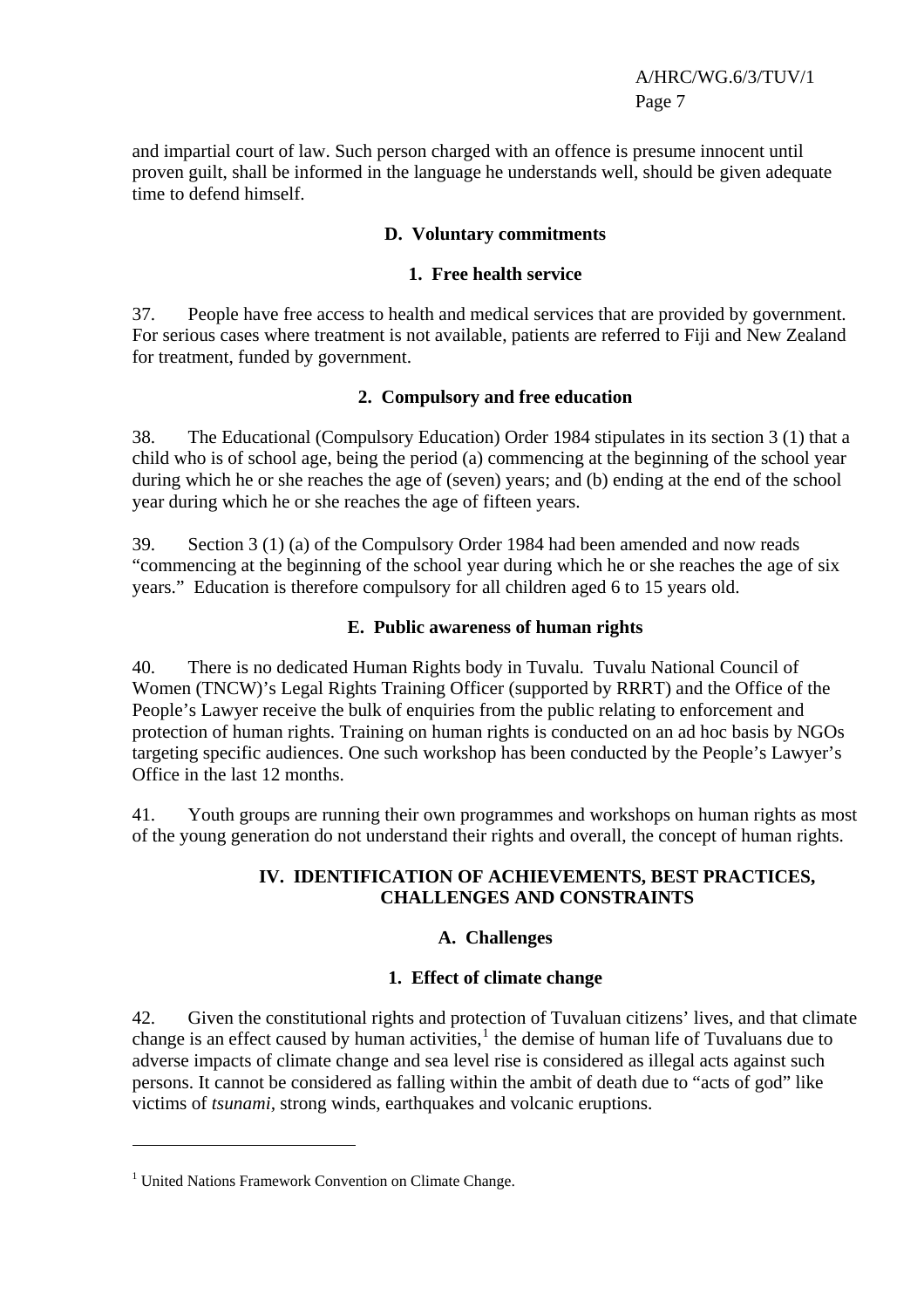43. Medium and long-term developments could suddenly change due to climate events, which in turn could rapidly trigger severe shortages of food, water and shelter, fuel crisis and high vulnerability to diseases – hallmarks of poverty.

## **2. Children**

44. Tuvaluans live in very close communities and in extended families. There have been no cases reported of children being neglected but there are rumours that some children are staying with relatives as a result of being neglected by their mothers and guardians. Government believes strongly in the need to properly harmonise customary ways of upbringing children in conformity with the CRC and other human rights covenants.

45. Child sex offences are not adequately provided for in the Penal Code, particularly in the case of abuse of male children. Rape of a male child, for example, carries a significantly lesser maximum penalty than rape of a female child.<sup>[2](#page-7-0)</sup> Fortunately, such offences are a relatively rare occurrence in Tuvalu. However, law reform is clearly required in order to modernize Tuvalu's criminal laws in this area.

## **3. Women**

46. The Bill of Rights protects individuals from discrimination on the grounds of race, place of origin, political opinion, colour, religious beliefs or lack of religious beliefs. Discrimination on the basis of gender is notably absent from the prohibited grounds of discrimination. Other than the Bill of Rights within the Constitution, Tuvalu has not passed any legislation specifically relating to anti-discrimination or equal opportunity law. At present, women's human rights are not adequately protected by Tuvaluan domestic law.

47. Tuvalu's accession to CEDAW took place in October 1999. Tuvalu's first CEDAW report was submitted in June 2008. As may be detailed in the CEDAW report, there are a number of areas in Tuvalu's domestic laws that are not in compliance with CEDAW. Land laws, in particular, are often cited as an area requiring significant reform. Family law, including marriage, divorce, and child custody laws, also retains elements of discrimination against women. The Government of Tuvalu is examining areas that require amendment in order for Tuvalu to be in compliance with its obligations under CEDAW.

#### **4. Religion**

48. Reportedly, local governing authorities on the outer islands (comprised of statutory bodies and customary authorities) are generally less supportive of individual freedom of belief and expression. The People's Lawyer's Office has received numerous complaints from religious organizations concerned by limitations on their activities in the outer islands.

49. Discrimination on grounds of belief is being tolerated in many communities, particularly on the outer islands. The Government is taking urgent steps toward condemnation of all forms of discrimination, and providing support towards raising awareness among the public on human rights issues.

<span id="page-7-0"></span> $2^2$  Section 128 of the Penal Code defines rape as unlawful sexual intercourse with a woman or girl. By contrast, rape of a male child can only be prosecuted as "buggery" under section 153.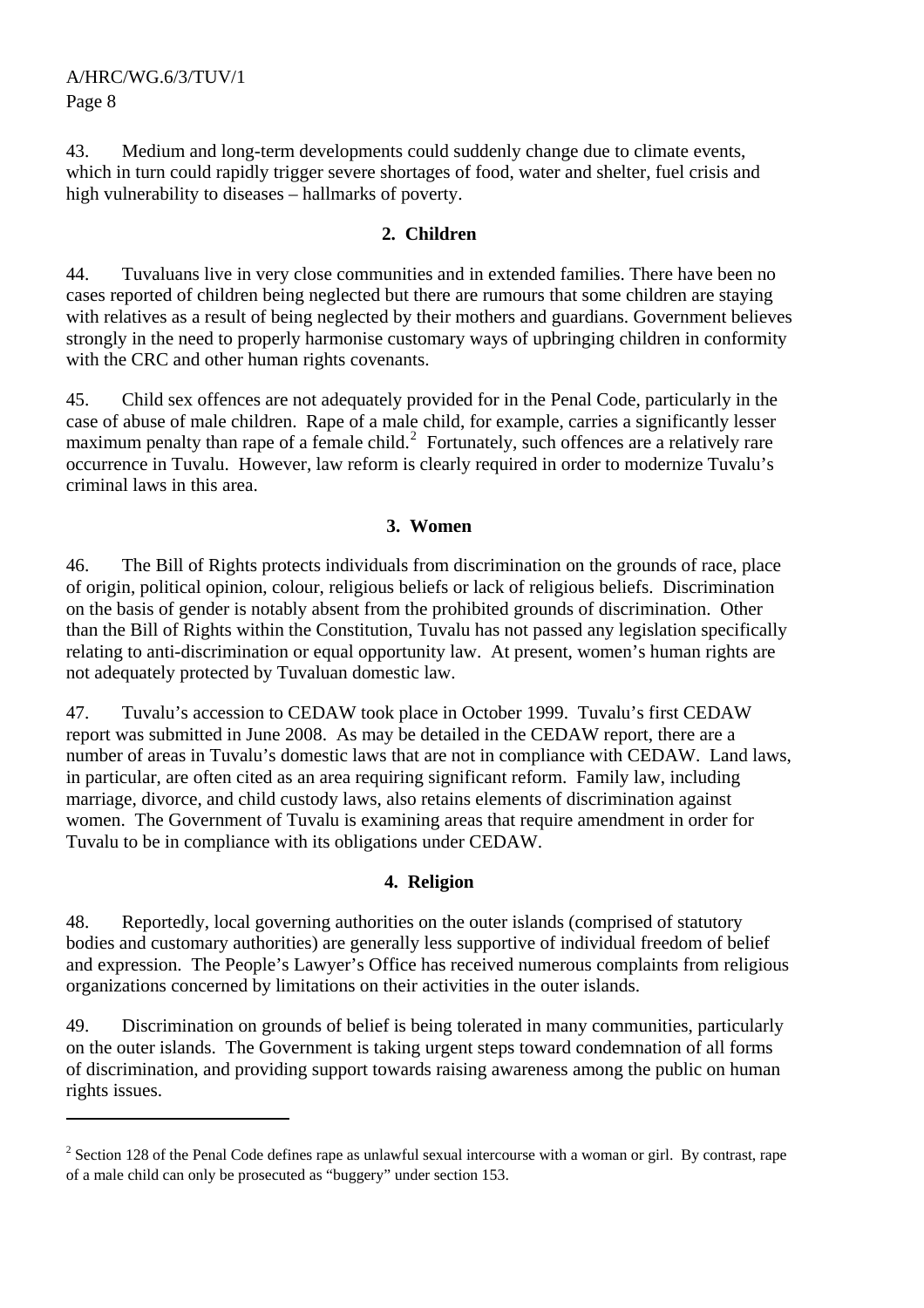50. From the information available, there appears to be a need to explore appropriate arrangements to accommodate traditional and customary practices within the culture of Tuvalu as recognized in the Constitution while ensuring support of individual freedom of belief and expression.

## **5. Freedom of expression**

51. Several Churches have reported that the Media Department (formerly the Tuvalu Media Corporation) has refused to broadcast faith-based programming from minority religions. As there is only one radio outlet on Tuvalu and it is now nationalized as a department of Government, it has been considered that it is the Government's responsibility to eradicate discrimination and unjustified limitations on minority churches' freedom of expression in the media.

## **6. Police – arbitrary arrest**

52. The Police, as a law enforcement agency, encountered real challenges in the performance of its statutory functions. In the performance of its policing duties, the police immersed in daily contacts and deals with people who are about or have violated the laws, and people who have fallen as victims of the violations of the laws. And in response to violations of law, so often the police, found itself in conditions of uncertainty, confusion on what best course of action it should take, on the spot, in addressing the situations.

53. The main challenge face here is the lack of capacity of Police officers in handling cases and understanding the law. This results in the delay of Police investigation because of the evidence being misplaced or lost; the people or victims do not understand their rights during time of arrests as they were not read to them by the Police; Unnecessary excessive force use on the victims during the arrests at times is also an issue.

## **7. Development challenges**

- (a) Limited natural resources base;
- (b) Small domestic market with little potential for economies of scale;
- (c) Access to international markets is expensive;
- (d) Limited business opportunities in the domestic economy;

(e) Land and capital market development constrained by small size, social values and traditions;

(f) Lack of financial and technical resources.

# **B. Constraints**

## **1. Access to justice**

54. The main constraint facing access to justice in Tuvalu is the lack of human resources and institutional capacity. It is imperative that this challenge is addressed. For example, the availability of qualified lawyers at the Office of the People's Lawyer and other government and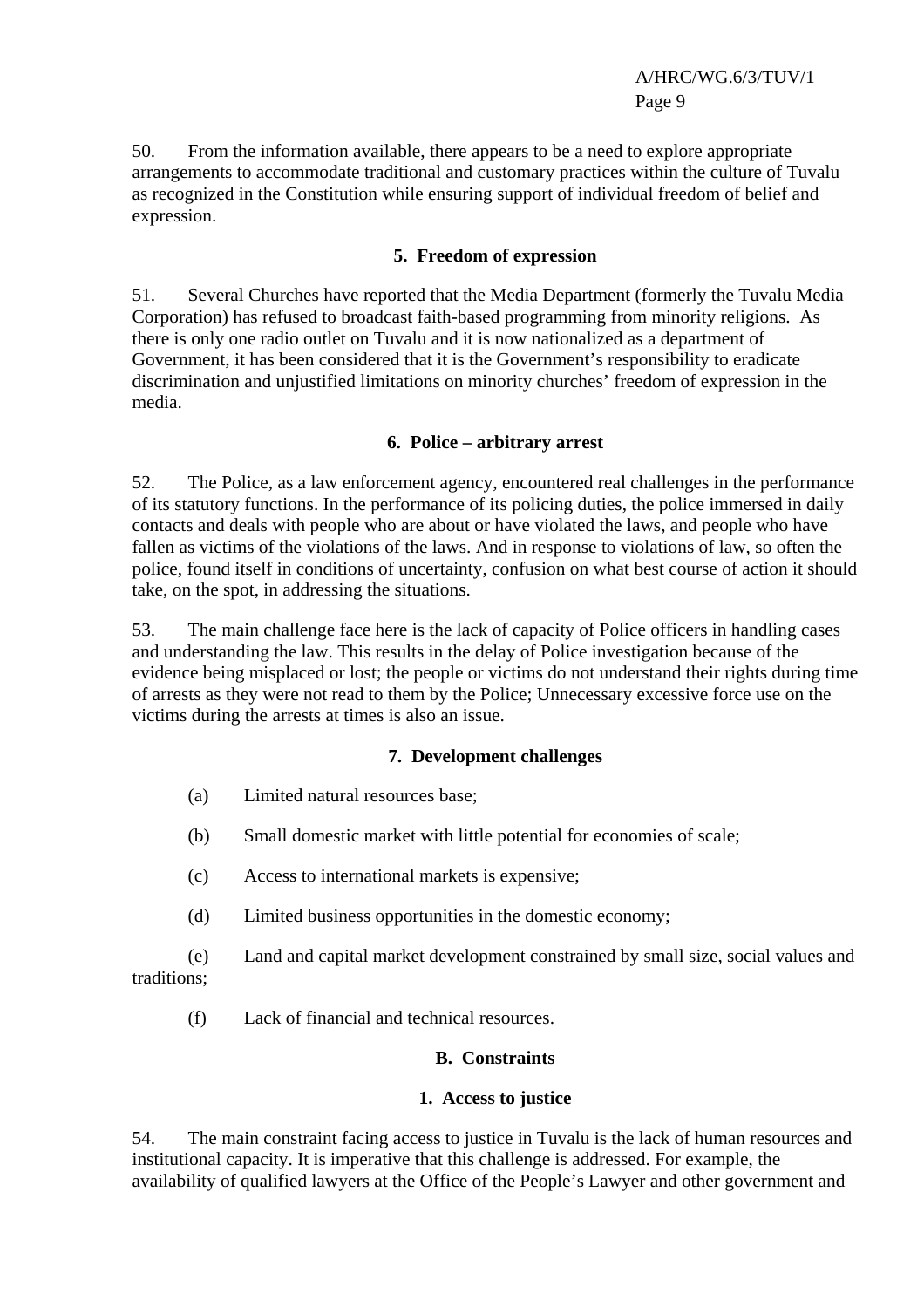public offices is a matter which requires urgent attention. From January 2007 to September 2007, there were no lawyers at the Office of the People's Lawyer. But for a small number of cases where the Attorney General's Office was able to assist, the population of Tuvalu was without access to legal advice and representation throughout this period. Over 100 criminal matters were adjourned during this time due to lack of defence counsel. Upon the arrival of an expatriate People's Lawyer in September 2007, a significant backlog of cases had accrued in the upper court jurisdictions.

#### **2. Right to receive information**

55. Full implementation of freedom of expression and receiving and communicating information as provided under Article 24 (2) (b) and (c) is constrained by the lack of resources and capacity. This sometimes puts one's position in a very difficult situation. People are not aware of their rights to receive and communicate information and there is a need to educate people on their rights to such issues.

## **C. Achievements**

## **1. Climate change**

56. Over the past twenty years Tuvalu governments have raised the issue of climate change as a potentially terminal event on the lives and indeed the very existence of Tuvalu as a sovereign state. Tuvalu Government and its overseas diplomatic missions particularly over the past six years have vigourously advocated the plight faced by Tuvaluans due to the country's unique vulnerability to impacts of climate change, and the growing seriousness of the threat. The Tuvalu Permanent Mission to the United Nations in New York was set up in May 2001 purposefully to accelerate Tuvalu's international campaign against climate change. Furthermore, the international media has further propagated Tuvalu's vulnerability to climate change as well as the vulnerabilities of the other atoll countries such as Kiribati, Republic of the Marshall Islands, Maldives and continues to do so and Tuvalu is very grateful for their contribution.

57. The formulation and implementation of "Te Kakeega II", Tuvalu National Sustainable Development Strategy, the development of the National Action Plan of Adaptation (NAPA), and the acceleration of the advocacy work at the global level. The Government is also pursuing awareness promotion programmes on the effect of climate change in schools and all community levels. A Disaster Preparation and Management Plan which has been formulated and is also a strategy to help Tuvaluans to respond to the damages caused by events that are exacerbated by climate change.

#### **2. Improvement in health services**

58. The Government of Tuvalu with financial assistance from the Government of Japan will upgrade medical facilities in the outer islands. Health Master Plan and Health Corporate Plan been developed. Local medical doctors on specialized areas are being trained overseas.

## **3. Youth development**

59. The development of a youth corporate plan and youth internship programme are under review and in progress. Conducting awareness workshops on the threat posed by HIV/AIDS are being carried out with the assistance of Tuvalu Family Health Association (TuFHA).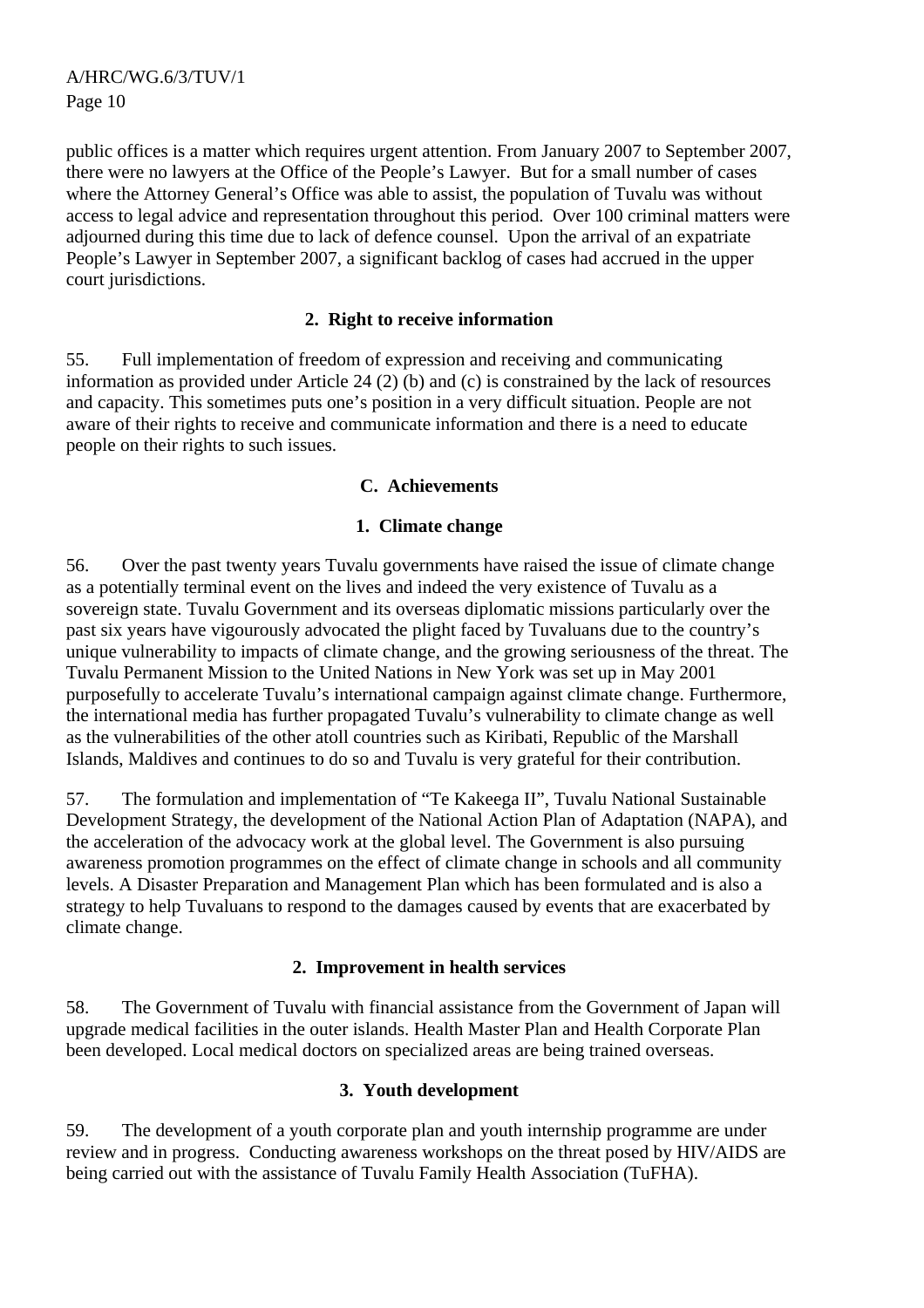#### **4. Capacity building for women**

60. Tuvalu's accession to CEDAW took place in October 1999. Tuvalu's first CEDAW report was submitted in June 2008. There are a number of areas in Tuvalu's domestic law that need to be brought into compliance with CEDAW. Land laws, in particular, are often cited as an area requiring significant reform.

61. Women are being trained in micro enterprise and small medium term business development and marketing. These training are being funded by the Secretariat of the Pacific Community and the Commonwealth Secretariat. The trainings are being done at the Community Education Training Centre in Suva, Fiji.

#### **5. Improvement on education curriculum**

62. The existing curriculum has been reviewed and developed framework for Early Childhood Education, Primary, Junior Secondary School, Secondary and Post-Secondary.

63. A national strategy on school based system of student assessment has been developed.

## **V. KEY NATIONAL PRIORITIES, COMMITMENT AND INITIATIVES**

#### **A. National priorities**

64. During the National Summit on Sustainable Development in 2004, the delegates produced a very clear set of strategic directions the nation should take, based on the issues that are considered to be and are national priorities. The priority now is to develop sectoral plans and to secure adequate financial and technical support to further implement Te Kakeega II Strategy and address the identified human rights challenges and constraints in Tuvalu.

#### **1. Good governance**

65. Inspired leadership, as well as honesty, transparency and consistency in the application of the rule of law is a pre-condition to achieve the vision of Te Kakeega II. Government recognizes the importance of promoting honesty, transparency and consistency in its further implementation.

#### **2. Economic growth and stability**

66. Sound economic management, fiscal discipline, the right policy environment (fiscal, monetary, regulatory), strong and well managed institutions that offer a high standard of governance, a cost-effective, efficient and customer-oriented public sector, are but a few of the desired results.

## **3. Social development**

67. Health and social welfare, including issues of nutrition, youth, gender, age and other special needs; good health and ensuring that the social and welfare needs of the various sections of society are catered for will help to ensure a stable social environment; HIV/AIDS, NCDs and hardship and poverty are emerging issues and need to be considered as potential threats to the achievement of the Vision.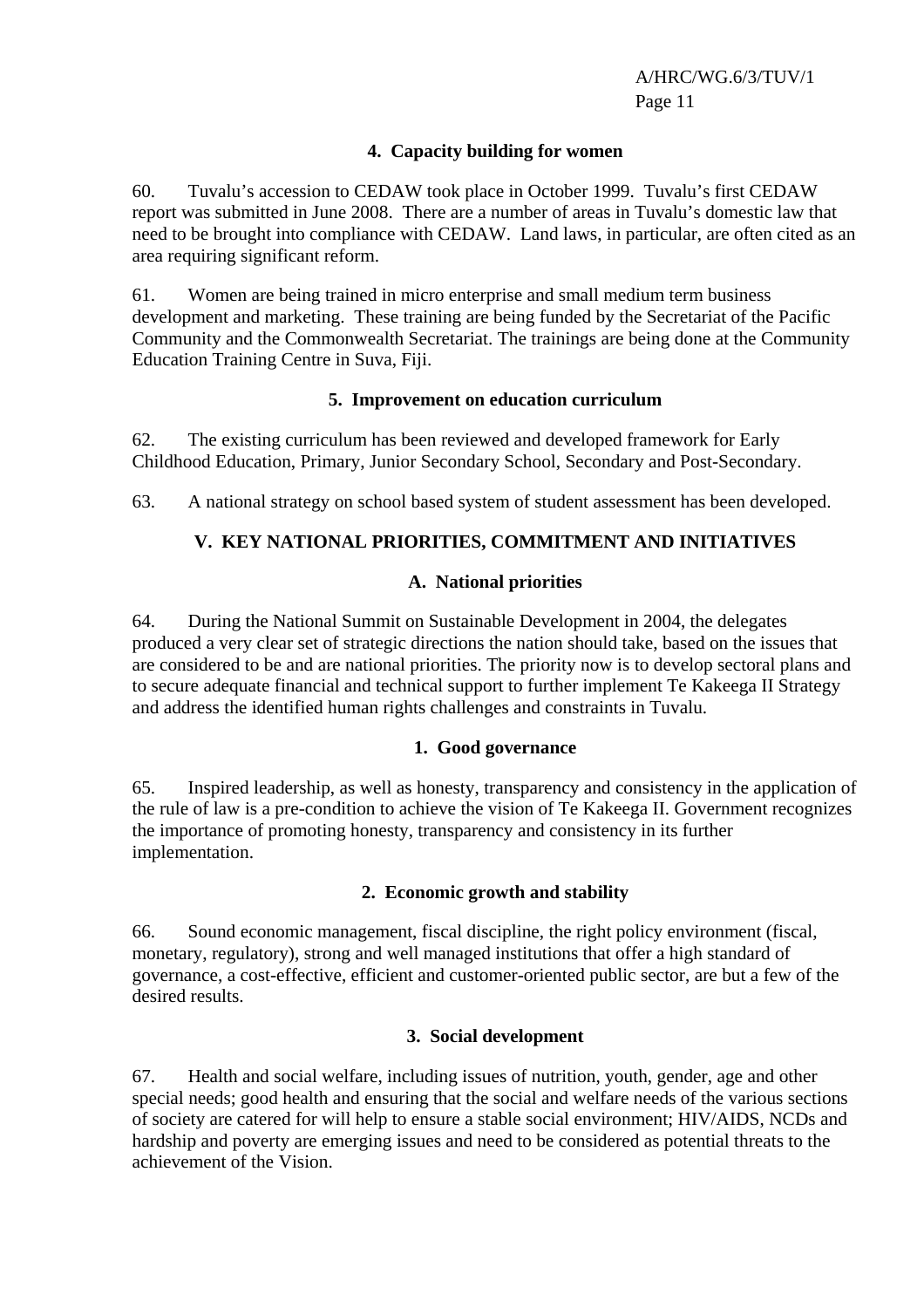## **4. Falekupule and outer islands**

68. The outer islands have always been regarded as the heart of the nation, however in the last decade the heart has become weaker as outer island populations have declined and production in the traditional subsistence economy has fallen. To counter this, the Falekaupule Trust Fund was established and the challenge now is to identify strategies that will reverse the outward migration ad falling output from the outer islands and to help ensure that the outer island economies are sustainable in the long term.

## **5. Employment and private sector development**

69. Private Sector development and employment creation, including in tourism, agriculture and fisheries; creating and environment in which economic opportunity is created forms the core of the strategic framework.

## **6. Education and human resources**

70. Education, training and human resource development are essential to the achievement of each individual's own potential and aspirations; they are also central to the nation's ability to achieve sustainable development. Education and training will target the skill ad manpower demands in the different sectors in the economy.

## **7. Natural resources**

71. Agriculture, Fisheries, Tourism and Environment. The traditional structure of Tuvalu society and its subsistence economy have been built on the sustainable use of the nation's limited, but nevertheless valuable natural resources, and the conservation and careful exploitation of its fragile atoll ecosystems. These are now under threat from changing attitudes in society and from a continuously growing cash economy. With traditional subsistence production in decline, the challenges are to reconcile these conflicting factors to create sustainable growth and greater stability.

# **8. Infrastructure and support services**

72. Reliable, competitively priced economic infrastructure and utilities are an essential requirement for sustainable development. Without these supporting services it will be impossible to attract investment, create employment, new wealth and opportunities for the people. The strategies will put in place whatever support services are needed, which provide the nation with a satisfactory quality of service at a reasonable price.

## **B. Commitments**

73. Although Tuvalu is not a party to other human rights covenants namely the International Covenant on Civil and Political Rights (ICCPR) and the International Covenant on Economic, Social and Cultural Rights (ICESCR), the Government is still committed to ensure effective monitoring of human rights situation on the ground and to meet the targets outlined in the Te Kakeega II, The National Strategy on Sustainable Development.